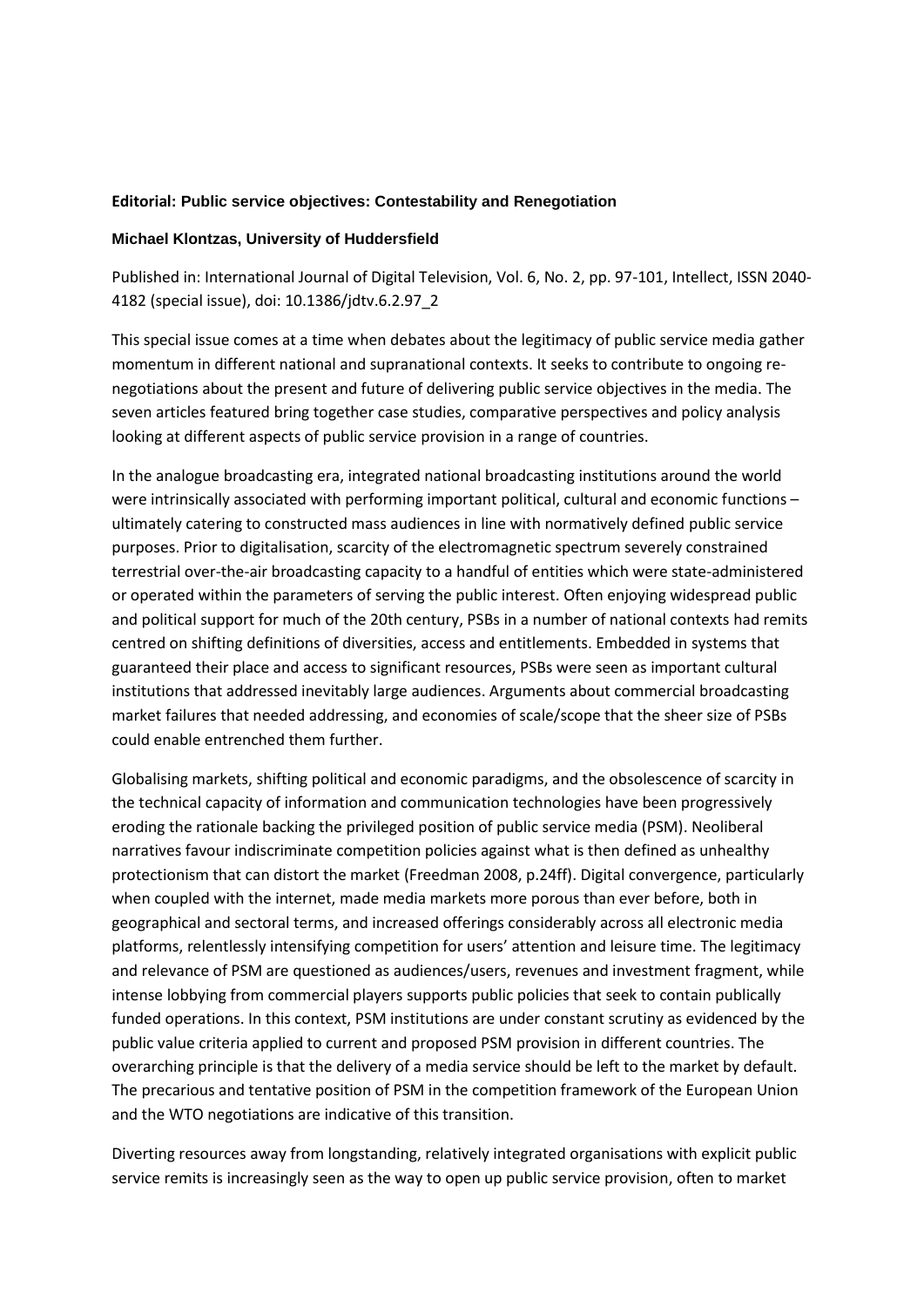competition in on-demand environments, supporting a transition from 'internal pluralism' (within a specific broadcaster) to 'external pluralism' (across the media system as a whole) (Iosifidis 2010). Sharing out resources typically involves top-slicing of funding previously ring-fenced for public service media, and making their output and production facilities available to third-parties. Contestable funding has also been proposed to stimulate desirable content and services in line with prescribed criteria. This model is seen as capable of breaking up powerful and potentially inefficient monopolies, reflecting prevailing public policy narratives. It could energize a wider media ecosystem, but it could be argued that PSM institutions may be equally well or better positioned to achieve that with their considerable resources, experience, expertise, scale, networks, gravity, nationally and internationally recognised brand, and public support and trust.

This contestability is driven by shifting paradigms, the changing shape of media landscapes and technological innovation. Monolithic PSM structures built around one-way communication models appear now inconsistent with new patterns of consumption, particularly among younger users. Redistributing resources and funding may pose a challenge to PSM, but at the same time it affirms that it remains necessary to provide public funding for public service purposes, particularly 'exposure diversity' (Napoli 2011). PSM respond by calling on their often considerable public support, innovating, and reframing their public service mission. A review of the purpose of PSM in the digital era seems necessary (Tambini 2015). A very significant asset of PSM is the public trust they enjoy. This is paramount to news and current affairs programming, but it can also help promote digital media and information literacy with PSM acting as 'public service navigators' through complex digital spaces (Burri 2015), or as guarantors of a universally accessible 'digital public space' shielded from the transgressions of major commercial interests on the internet (Ageh 2012; Ageh 2015).

Tim Raats and Karen Donders point out that contestability in PSB is not a new phenomenon. The early introduction of plurality into systems dominated by a single PSB challenged their privileged status. Contestability is a recurring theme in policy discourse too. By conducting qualitative analysis of documents from Flanders (Belgium), the UK, New Zealand and the Netherlands, the authors identify and categorize arguments for and against the decentralization and de-institutionalization in PSB. Exposing the ideological foundations of these arguments, they speak in favour of an ecosystem approach to PSM, a 'holistic public media project' which the short-termism and programme-based perspective of contestability projects seem to neglect.

Roddy Flynn argues that as the distinction between PSB and commercial broadcasting becomes blurred, it is increasingly difficult for PSBs to claim their legitimacy and 'privileged status', and at the same time easier for commercial broadcasters to bid for public funds for public service content. Flynn proposes a comparative framework applied to New Zealand, Ireland, Croatia and Austria for the analysis of schemes which redistribute public funding away from PSBs in order to create funds for the production of public service content. The common feature of these schemes is their reliance on competition for the allocation of scarce funds. Media policymakers seem to be increasingly aware of the potential of diffused public funding to stimulate competition in the delivery of public service content, but there is no evidence of public subsidies being removed towards a fully marketized system.

Yuwei Lin's investigation into BBC Backstage showcases how PSM can achieve significant impact by making their datasets available to the public in line with the 'open data' movement philosophy to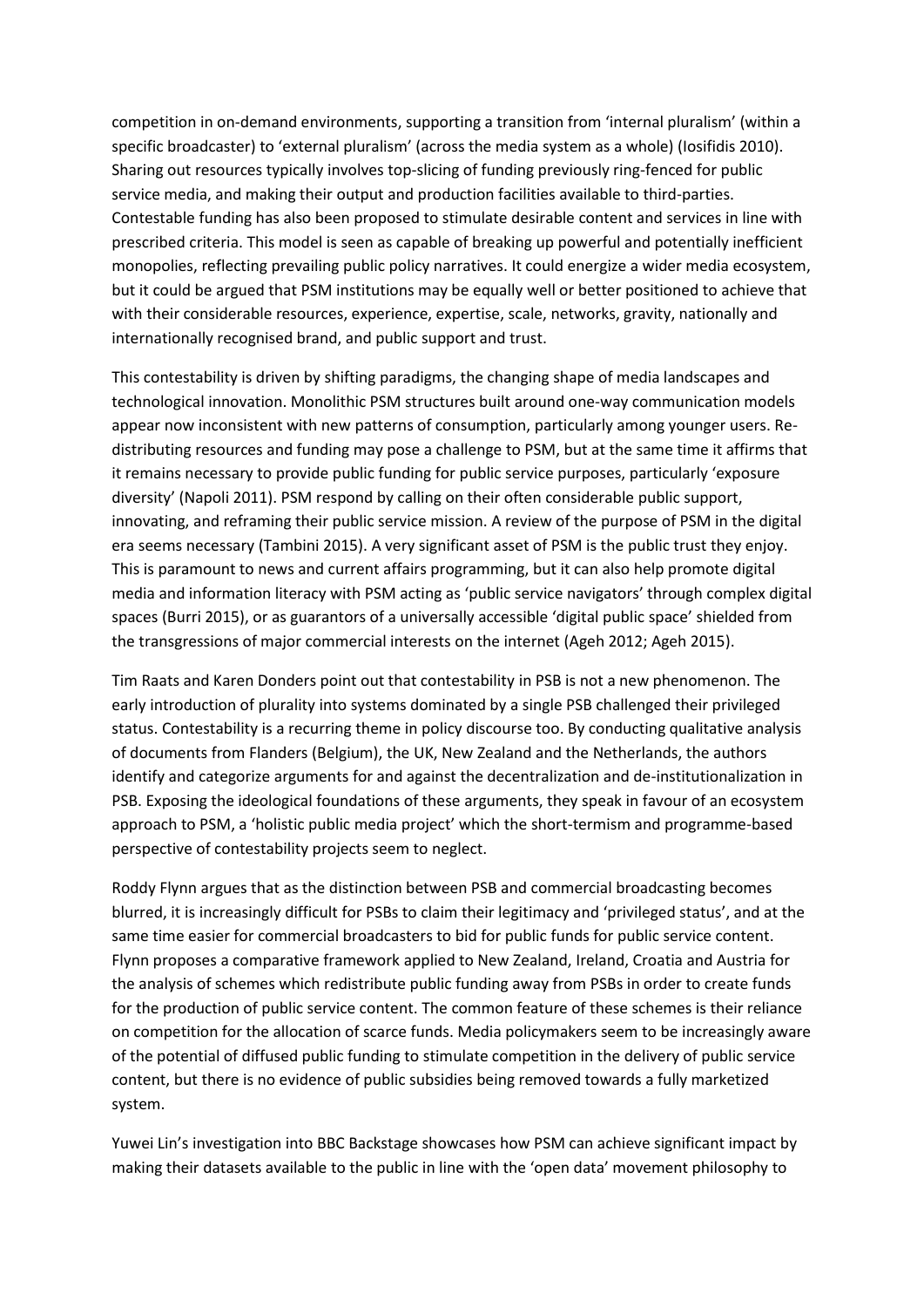encourage remixing, mashups and data mining. This case study demonstrates that the BBC transparentizing and sharing its informational resources (e.g. news, weather, traffic, subtitles etc.) with stakeholders, rather than transferring resources away from the broadcaster to third-parties, can stimulate distributed creativity and co-production of public value. Such initiatives can also foster learning skills for algorithmically handling data, although Lin's analysis reveals that BBC Backstage targeted a specific group of elite audience – the techno-elites – rather than the general public.

Kerry Traynor looks at the 2011 launch of the first digital terrestrial network of local public service broadcasters in the UK. The completion of the digital switchover freeing up portions of the electromagnetic spectrum and its restructuring enabled local digital terrestrial television (DTT), but the public policy initiative was really driven by the belief that local PSBs were viable and essential components in a PSB system, particularly as existing commercial PSBs were allowed to scale back their local public service provision on sustainability grounds. Local DTT offers an example of how public service provision can be re-framed and de-centralized. Traynor's sector analysis and ethnographic study suggest that the fledgling sector has potential but suffers from inadequate funding and heightened vulnerability to bias.

Jo Smith examines Māori Television, New Zealand's Indigenous media organization with the remit to revitalize the Māori language and culture, and at the same time appeal to a broader audience. While mainstream PSB is driven by commercialization, Māori Television, committed with its limited funds to delivering public service content, becomes a 'default public broadcaster' with more than three quarters of its small audience being non-Māori ten years after launch. Mainstream PSB stated to be further assuming the role of content curators, withdrawing from content production, may stimulate an independent production sector, but transfers at least part of the public service burden to Māori Television at the expense of its prime mandate.

Stuart Cunningham approaches the evolution of PSB from the perspective of innovation. PSBs can set high content and services standards for their competitors, or stimulate innovation in the independent production sector through procurement and commissioning. Structured around product, process and organisational innovation, this article examines the performance of the two Australian PSBs, the Australian Broadcasting Corporation (ABC) and the Special Broadcasting Service (SBS). Cunningham suggests that in their transition from PSBs to PSM, the innovation rationale for PSM will have to be repositioned to recognise that they can perform experimental R&D. He goes on to argue that the public value discourse and related tests applied in the European media context can constrain the evolution of PSB and inhibit innovation.

Adding trust to Born and Prosser's normative criteria of citizenship, universality and quality, Benedetta Brevini proposes a new normative framework for PSB online, what she calls 'PSB 2.0'. With references to media literacy, trust and universality featuring prominently in this article, there are obvious parallels to be drawn with discussions about PSM reinventing themselves as 'public service navigators' or guarantors of protected 'digital public spaces', addressed above. Brevini then applies the framework to the UK, Spain, Italy, Denmark and France, and argues that the PSB 2.0 principles should inform policy design.

## **REFERENCES**